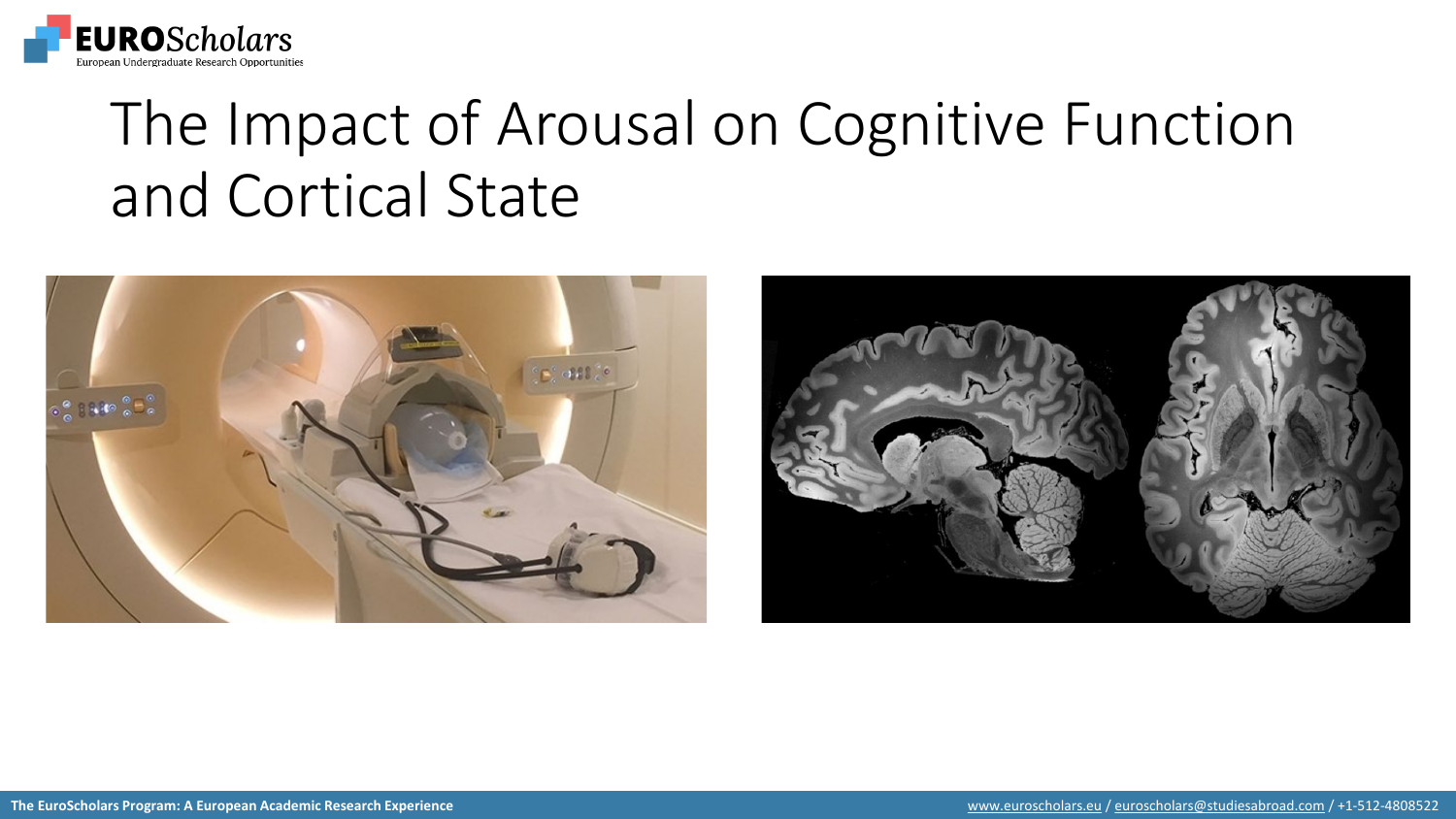



# About Me





Universiteit Leiden

- Senior at the University of Alabama Birmingham
- Neuroscience Major
- **Chemistry Minor**
- Future Plans: Attend Medical School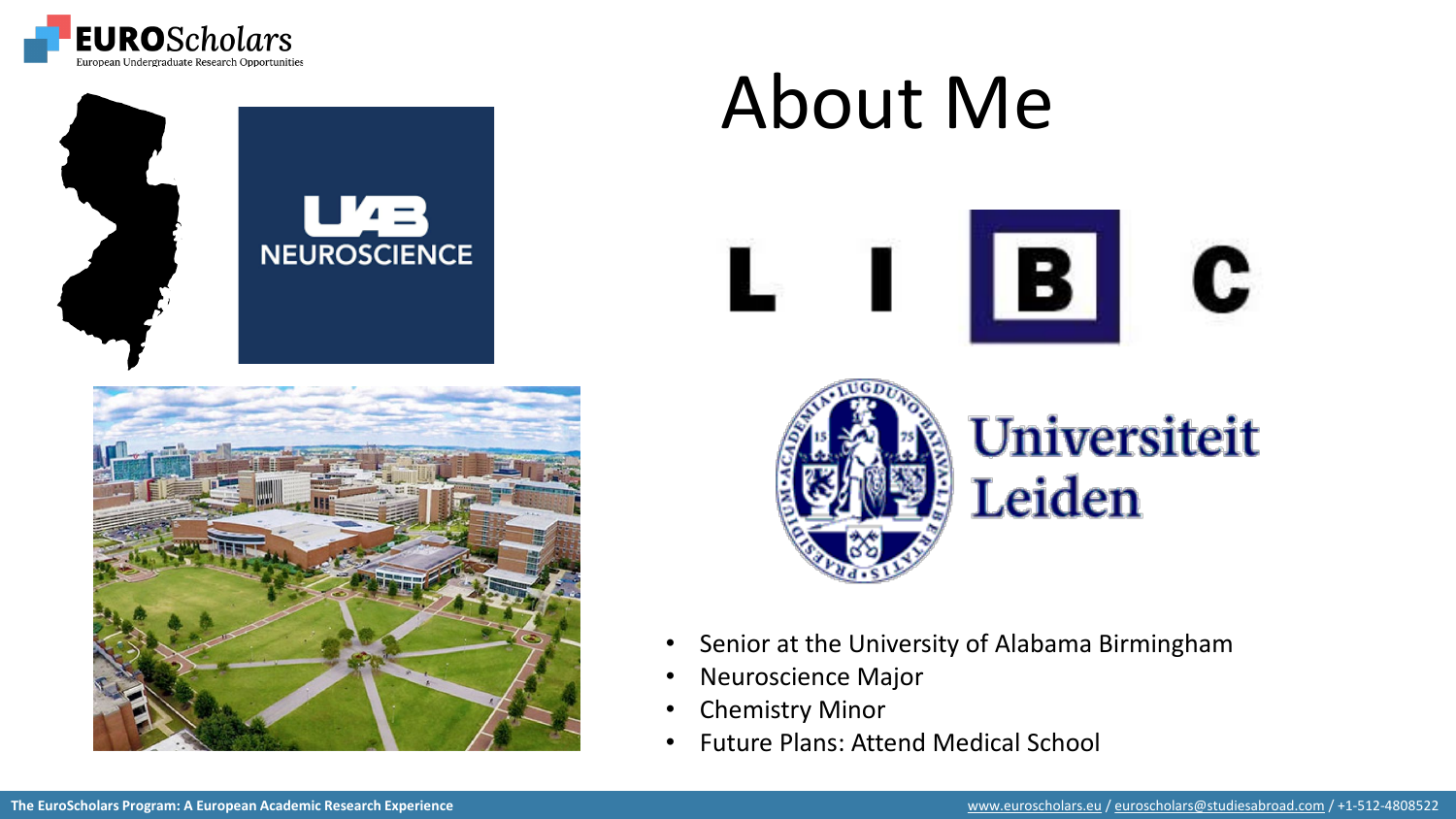

#### FMRI

- Images have to be taken quickly, which requires lower resolutions
- The BOLD response(blood oxygen level dependent) is used to measure brain activity
- This works because hemoglobin with oxygen has different magnetic properties than without oxygen.

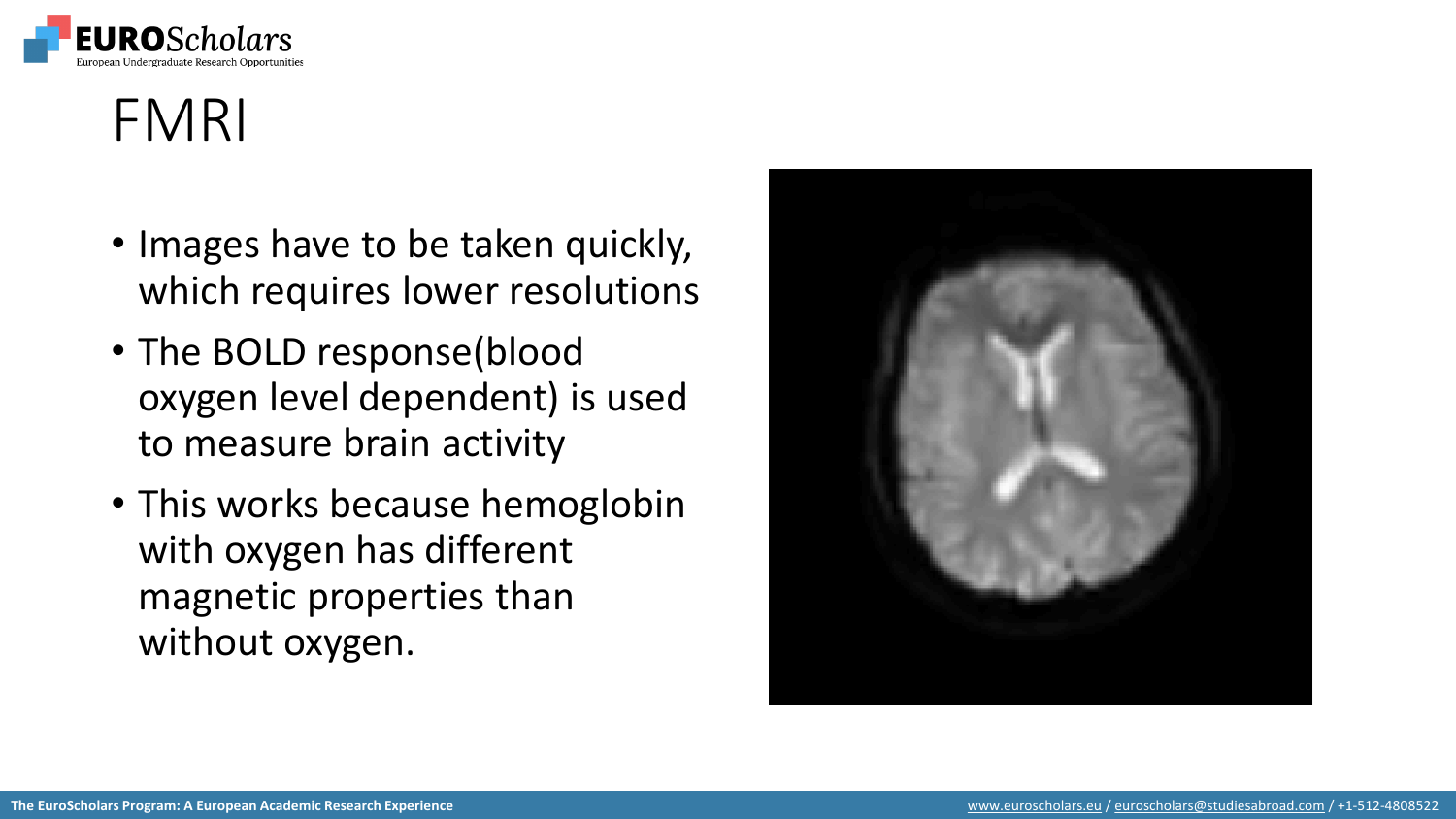

### Effects of Noradrenaline

- Arousal is generally governed by the noradrenic system in the brain.
- Noradrenaline has an affect on brain connectivity and plays a role in many disorders such as ADHD
- Atomoxetine increases the amount of noradrenaline in the brain

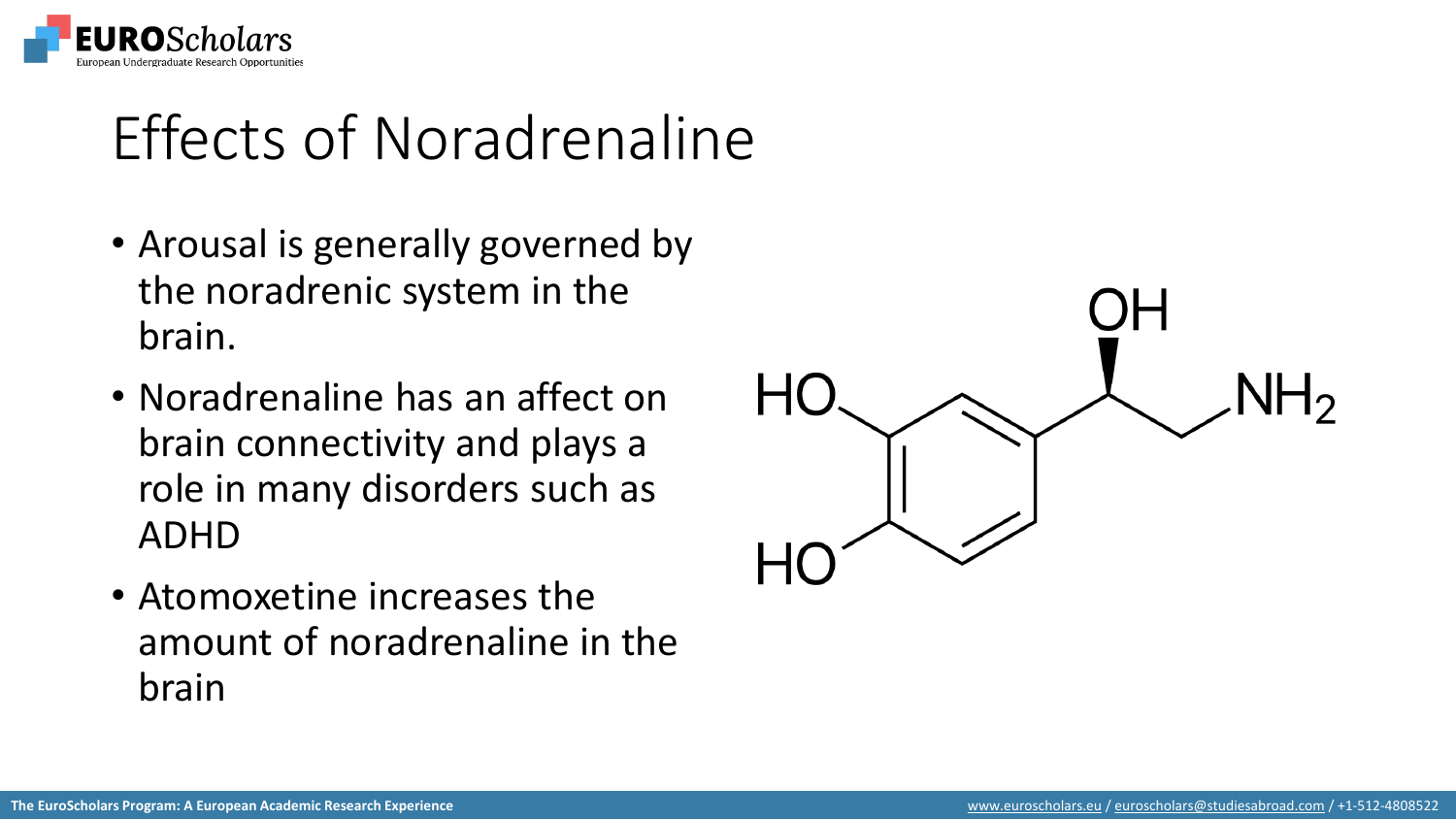## Working Memory

- Working Memory involves storing short term information and using it to perform cognitive tasks
- Tasks such as the N-back task are used to collect data on working memory